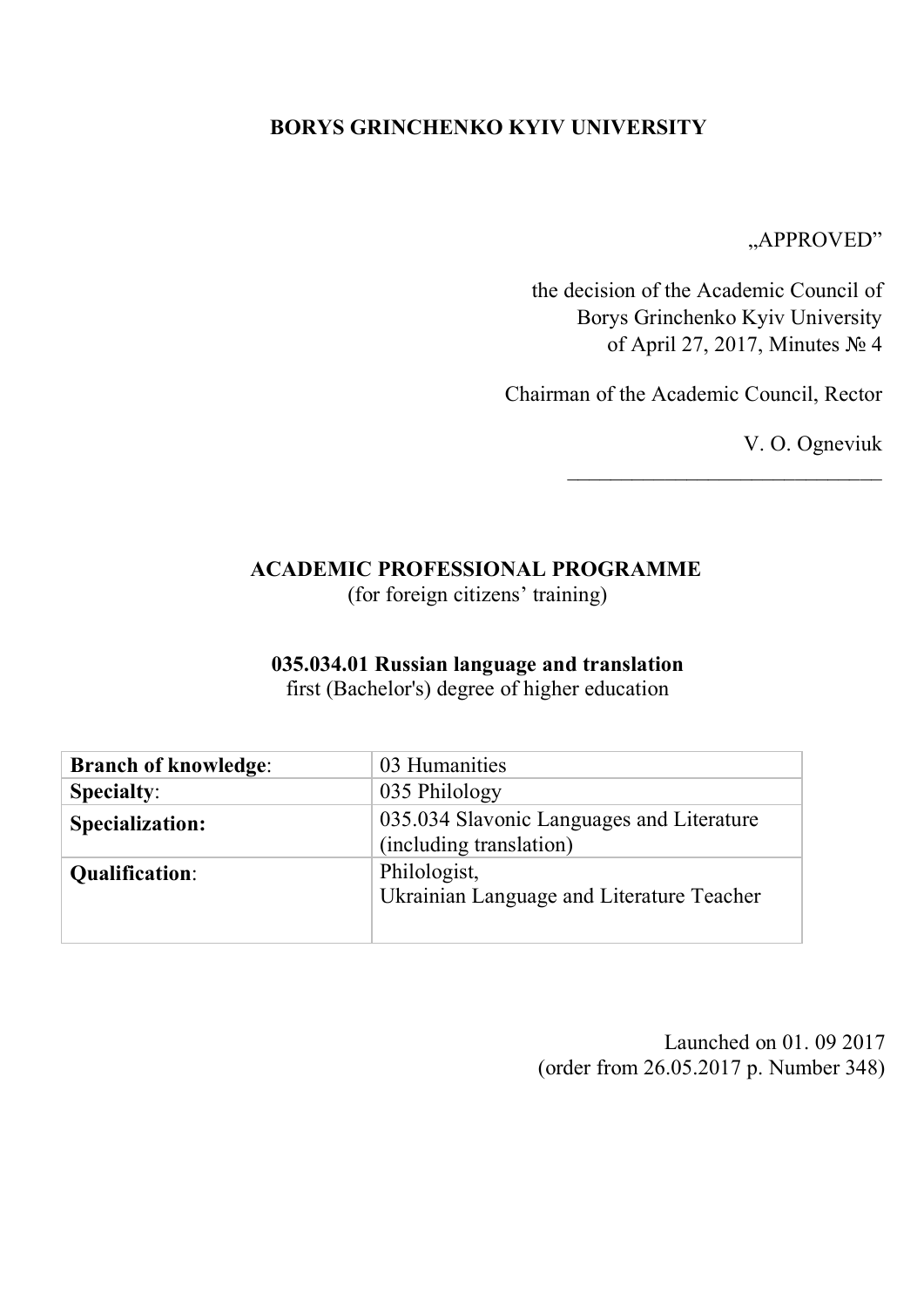## **Kyiv – 2017 LETTER OF APPROVAL**

#### **Academic Professional Programme**

**Institute of Philology Council The Minutes from March 01, 2017, № 12**

Head of the Institute Council **Council Council O.V. Yeremenko** 

**Scientific and methodical center of standardization and quality of education Head of the Center\_\_\_\_\_\_\_\_\_\_\_\_\_\_\_\_\_\_ О.V. Leontieva \_\_\_\_.\_\_\_\_\_\_\_\_\_\_\_\_\_.2018**

Vice-Rector on Academic Affairs **O.B. Zhyltsov** 

**\_\_\_\_.\_\_\_\_\_\_\_\_\_\_\_\_\_.2018**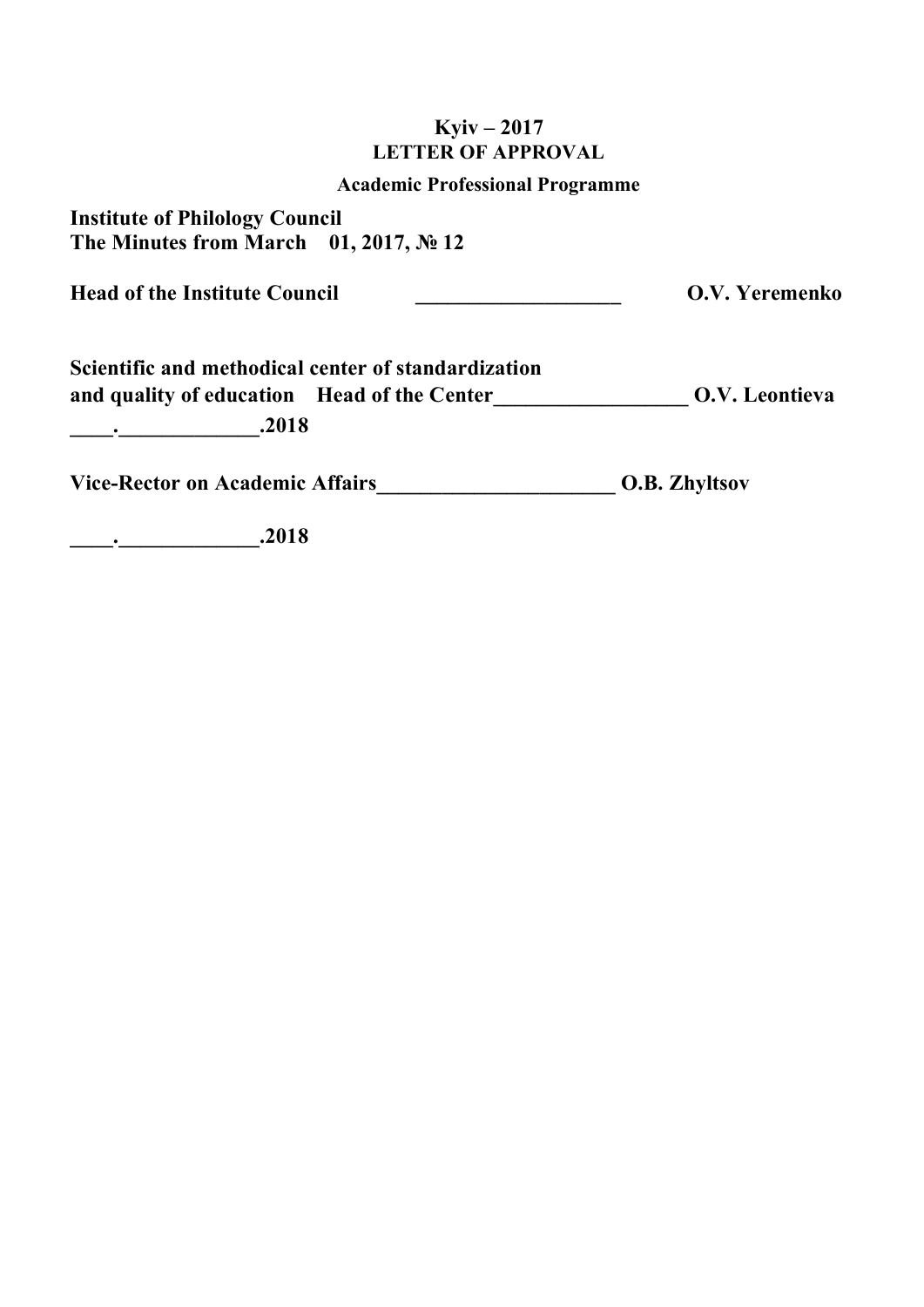## **PREAMBLE**

The Academic Professional Programme was developed on the basis of the Law of Ukraine "On Higher Education".

## **Developed by a working group:**

## **Group Coordinator:**

**Lutsiuk Mykola Volodymyrovych,** associate professor of the Ukrainian Literature and Comparativistics Department, PhD in Education

#### **Group Members:**

**Saievych Iryna Heorhiivna,** associate professor of the Ukrainian Language Department, PhD in Linguistics;

**Hryshchenko Olena Volodymyrivna,** associate professor of the English Philology and Translation Department, PhD in Linguistics

**Kalytiuk Liliia Petrivna,** associate professor of the Germanic Languages Department, PhD in Linguistics

#### **Independent experts:**

#### **Reviews of professional associations / employers:**

**Authorized:**

| <b>Revision date of EP/</b> |  |  |
|-----------------------------|--|--|
| amendments to EP            |  |  |
| Signature                   |  |  |
| EP guarantor name           |  |  |
|                             |  |  |

**First Introduction of the Educational Program Term of validity – 5 years**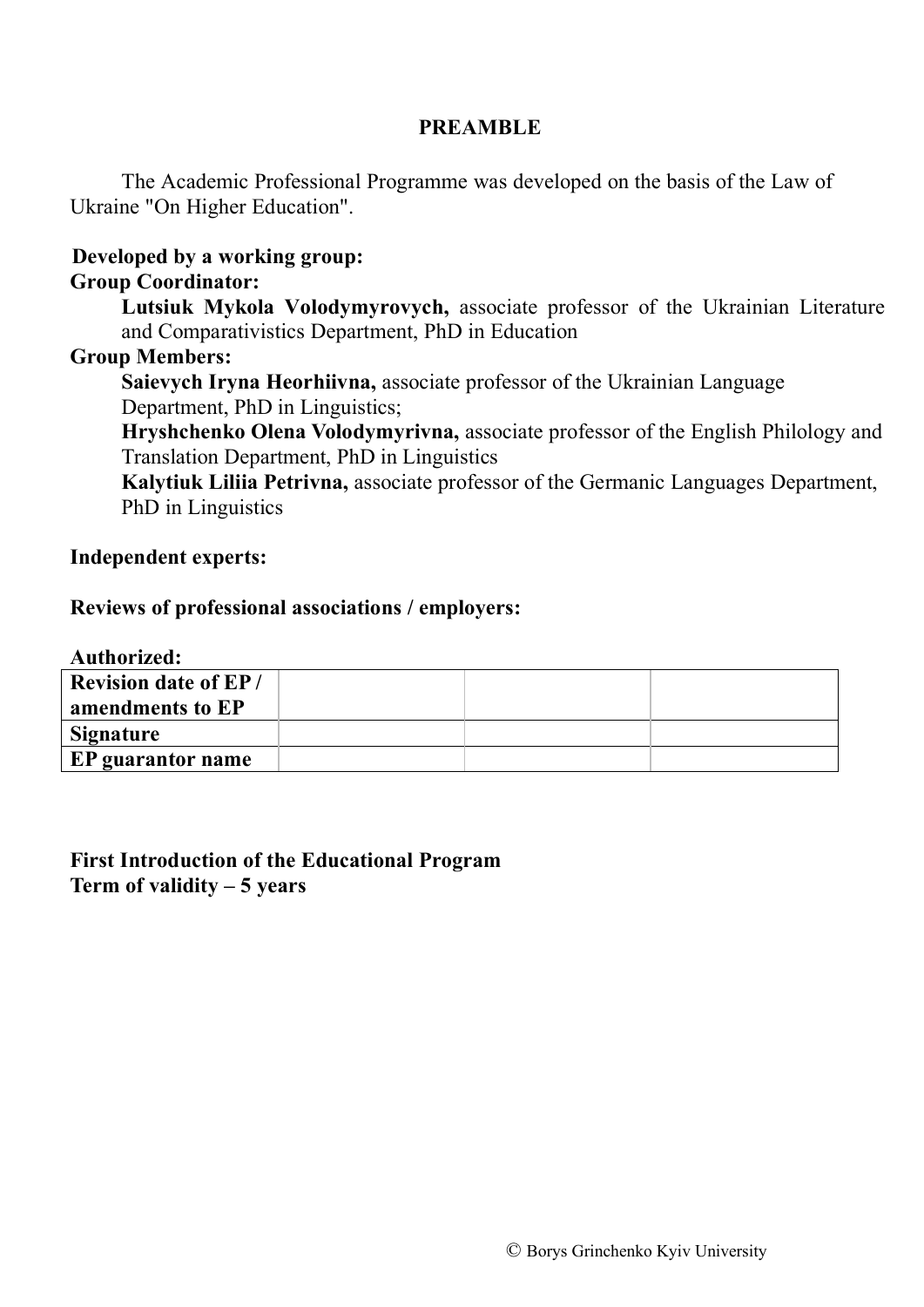# **1. Profile of the Education Programme in "Russian Language and Translation"**

for foreign citizens' training, specialization: 035.034 Slavonic Languages and Literatures(including translation)

| 1 — General Information                                                                              |                                                                                                                   |  |  |  |
|------------------------------------------------------------------------------------------------------|-------------------------------------------------------------------------------------------------------------------|--|--|--|
| Full name of the higher                                                                              | Borys Grinchenko Kyiv University                                                                                  |  |  |  |
| education institution                                                                                | Institute of Philology                                                                                            |  |  |  |
| and the structural unit                                                                              |                                                                                                                   |  |  |  |
| Academic degree and                                                                                  | Academic degree: Undergraduate, Bachelor's                                                                        |  |  |  |
| qualification (in original                                                                           | Specialty: $035$ — Philology                                                                                      |  |  |  |
| language)                                                                                            | Specialization: 035.034 Slavonic Languages and Literatures (including<br>translation)                             |  |  |  |
|                                                                                                      | Education Programme: 035.034.01 Russian Language and Translation                                                  |  |  |  |
|                                                                                                      | Educational qualification: Bachelor of Philology in Slavonic Languages<br>and Literatures (including translation) |  |  |  |
| <b>Official title of</b>                                                                             | 035.034.01 Russian Language and Translation                                                                       |  |  |  |
| <b>Education</b>                                                                                     |                                                                                                                   |  |  |  |
| Programme                                                                                            |                                                                                                                   |  |  |  |
| Diploma type and                                                                                     | Bachelor's degree, unitary, 240 ECTS credits, length of study is 3 years                                          |  |  |  |
| volume of Education                                                                                  | 10 months                                                                                                         |  |  |  |
| Programme                                                                                            |                                                                                                                   |  |  |  |
| <b>Accreditation</b>                                                                                 | National Agency for Higher Education Quality Assurance. Ukraine.                                                  |  |  |  |
|                                                                                                      | Accreditation of the Programme is expected in 20_.                                                                |  |  |  |
| <b>Cycle/Level</b>                                                                                   | National Qualifications Framework of Ukraine - 7th level, FQ-EHEA -                                               |  |  |  |
|                                                                                                      | the first cycle, $EQF-LLL - 6th$ level                                                                            |  |  |  |
| Prerequisites                                                                                        | Full secondary education diploma, level of Russian competency A1                                                  |  |  |  |
|                                                                                                      | (elementary)                                                                                                      |  |  |  |
|                                                                                                      |                                                                                                                   |  |  |  |
| Language (s) of Study                                                                                | Russian                                                                                                           |  |  |  |
| <b>Expiry date of the</b>                                                                            | 2023 p.                                                                                                           |  |  |  |
| <b>Education Programme</b>                                                                           |                                                                                                                   |  |  |  |
| <b>Education programme in</b>                                                                        | http://kubg.edu.ua/                                                                                               |  |  |  |
| the Internet                                                                                         |                                                                                                                   |  |  |  |
|                                                                                                      | 2 – Education Programme Objectives                                                                                |  |  |  |
|                                                                                                      | Provide education in the field of Russian philology (language and literature) resulting in free                   |  |  |  |
|                                                                                                      | communication and wide access to job opportunities. Train students to have deep interest in specific              |  |  |  |
| linguistic areas and ready to continue education. Develop linguistic, communicative, theoretical and |                                                                                                                   |  |  |  |
| socio-cultural competencies providing for the professional needs.                                    |                                                                                                                   |  |  |  |
| 3 Characteristics of the Education Programme                                                         |                                                                                                                   |  |  |  |

| $3 -$ Characteristics of the Equication Frogramme |                                                                              |  |  |
|---------------------------------------------------|------------------------------------------------------------------------------|--|--|
| Subject area,                                     | Philology: Russian language and translation                                  |  |  |
| specialization                                    |                                                                              |  |  |
| <b>Programme orientation</b>                      | The program is geared towards Russian language skills and communicative      |  |  |
|                                                   | competencies as high as $B1 - B2$ in everyday, professional, educational and |  |  |
|                                                   | research ares. The program ensures specific linguistic knowledge             |  |  |
|                                                   | expected at the bachelor level as a result of professional training. The     |  |  |
|                                                   | program is versatile and multi-dimentional, with multi-module structure of   |  |  |
|                                                   | typical curricula in language and translation studies, aiming at potential   |  |  |
|                                                   | translation-students' professional needs. It ensures academic mobility and   |  |  |
|                                                   | grants competitiveness of the graduates on the job market. Besides           |  |  |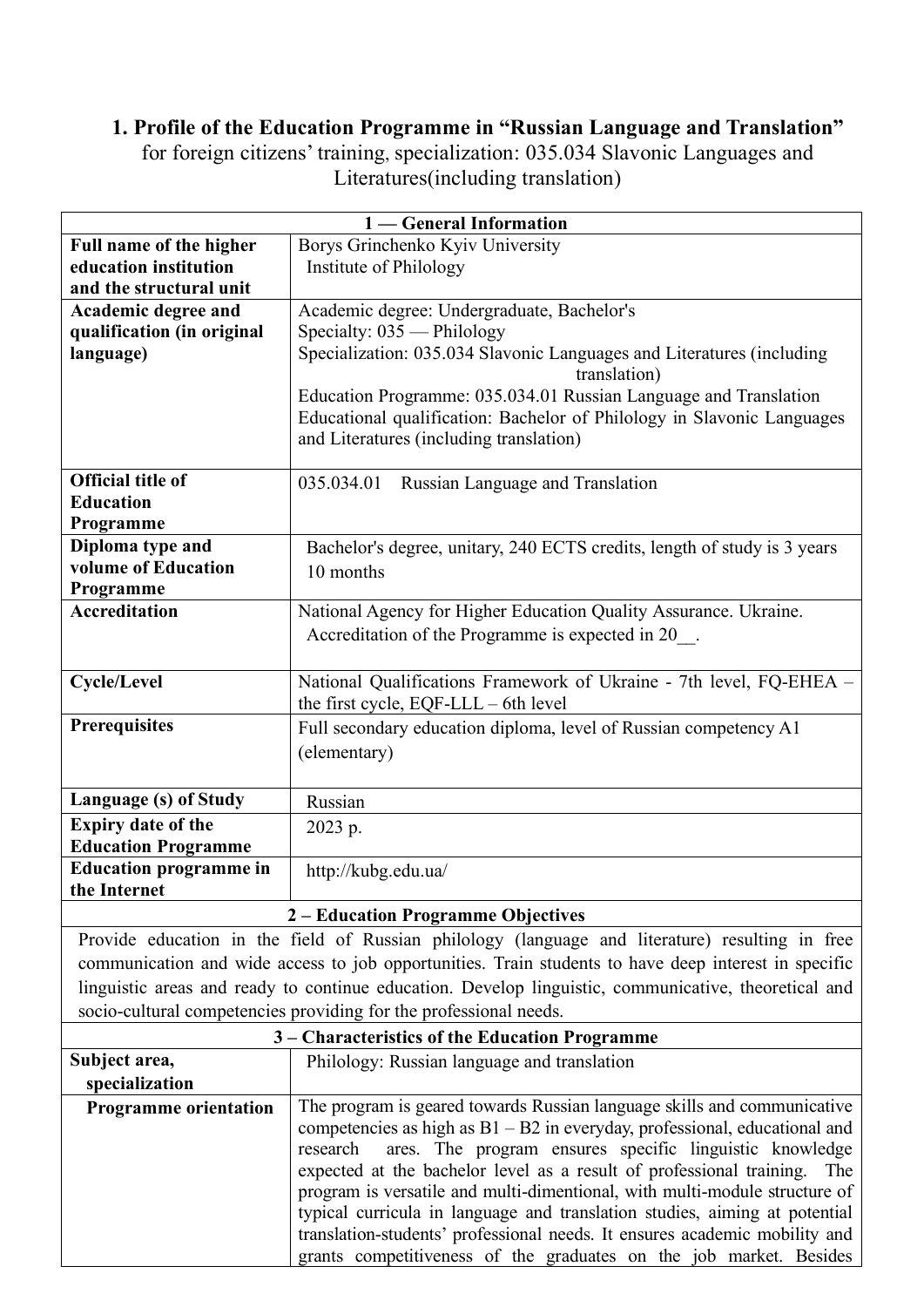|                               | pragmatic orientation, the program provides for the socio-cultural            |  |  |  |
|-------------------------------|-------------------------------------------------------------------------------|--|--|--|
|                               | specificity of the graduates' potential professional challenges.              |  |  |  |
|                               |                                                                               |  |  |  |
| The focus of the              | General: Bachelor of Philology                                                |  |  |  |
| <b>Education</b>              |                                                                               |  |  |  |
| Programme:                    |                                                                               |  |  |  |
| <b>The Education</b>          | Students can only be enrolled in this program if their command of             |  |  |  |
| Programme data                | Russian is A1 or more.                                                        |  |  |  |
|                               |                                                                               |  |  |  |
|                               |                                                                               |  |  |  |
|                               | 4 – Eligibility of graduates for employment and further education             |  |  |  |
| <b>Employment Eligibility</b> | Bachelor of Philology qualify for all types of institutions – political,      |  |  |  |
|                               | social, economic enterprises, etc.                                            |  |  |  |
|                               |                                                                               |  |  |  |
|                               | $2444.2 - Linguist;$                                                          |  |  |  |
|                               | $24316$ - Translator;                                                         |  |  |  |
|                               | $24325$ - technical translator;                                               |  |  |  |
|                               | 24559 - translator-editor;                                                    |  |  |  |
|                               | $20604$ – guide-translator.                                                   |  |  |  |
|                               | By a competent decision of the examining board, after full proof of           |  |  |  |
|                               | professional comptencies' acquisition, which are indicated in the             |  |  |  |
|                               | curriculum, including academic and practical components, after                |  |  |  |
|                               | successful attestation procedures, specialization "Technical Texts            |  |  |  |
|                               | Translator" is granted.                                                       |  |  |  |
| <b>Further education</b>      | Master programmes, research or academic professional.                         |  |  |  |
|                               |                                                                               |  |  |  |
|                               | 5 – Teaching methods and assessment                                           |  |  |  |
| <b>Teaching and studying</b>  | Student-driven education is organized in accordance with democratic           |  |  |  |
|                               | principles of teaching, personally and practice oriented<br>with              |  |  |  |
|                               | competences, systemic and integrative approaches to educational process.      |  |  |  |
|                               | Forms of work: class studies (lectures, laboratory work, practical classes,   |  |  |  |
|                               | seminars), out-of-class (consultations, preparation and defence of bachelor's |  |  |  |
|                               | projects, scientific and research work), distance classes. The classes are    |  |  |  |
|                               | mostly conducted in active forms (training methodics, business games,         |  |  |  |
|                               | theatrical readings, round tables, heuristic discussions etc.), which help    |  |  |  |
|                               | students develop culture of thinking and skills of professional               |  |  |  |
|                               | communication. Classes are conducted on the basis of dialogue and             |  |  |  |
|                               | partnership Students visit Competence Centers which allow to deepen the       |  |  |  |
|                               | practical aspect of professional preparation.                                 |  |  |  |
|                               |                                                                               |  |  |  |
| <b>Assessment</b>             | written and oral exams, reports on assistant and translation practice,        |  |  |  |
|                               | presentations, cross-test control, current evaluation, graduation exams.      |  |  |  |
|                               |                                                                               |  |  |  |
|                               | 6 – Program competencies                                                      |  |  |  |
| Integrated competency $(IC)$  | Ability to solve specific complex issues and practical problems in            |  |  |  |
|                               | Linguistics with application of its branches' methodologies and theories.     |  |  |  |
| General competencies          | GC1<br><b>World view</b>                                                      |  |  |  |
| (GC)                          | The ability to critical thinking and value based self realization.            |  |  |  |
|                               | Available value-orientation viewpoint. General cultural awareness, a          |  |  |  |
|                               | wide range of interests. Understanding the importance of the historical       |  |  |  |
|                               | mankind experience and the significance of the chosen future                  |  |  |  |
|                               | profession. Continuity of national traditions. Understanding and              |  |  |  |
|                               | accepting the benefits of a healthy lifestyle. Emotional intelligence.        |  |  |  |
|                               |                                                                               |  |  |  |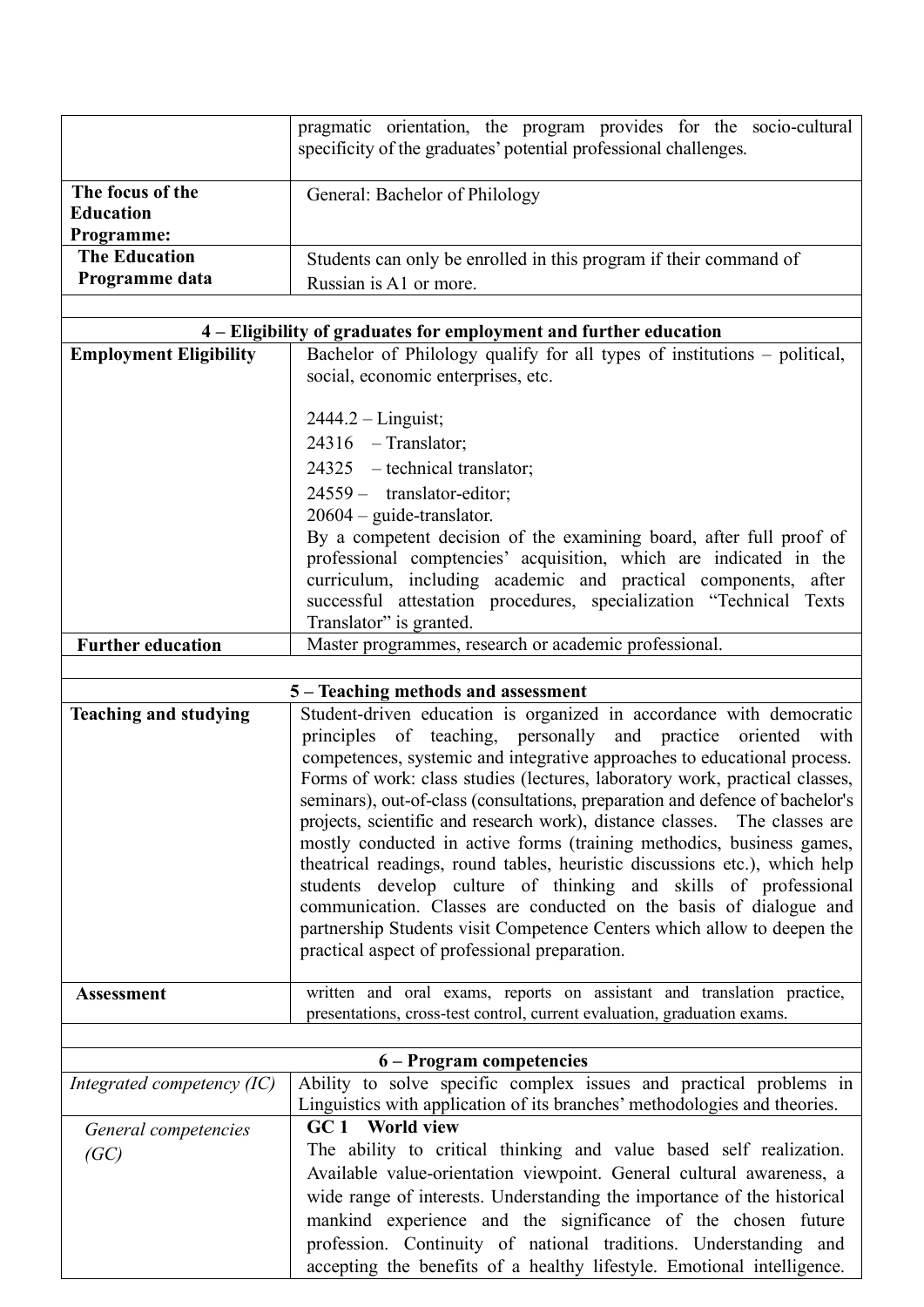|                   | Cognitive Flexibility. Ability to emotional stability, tolerance.                                                                                                                                                                                                                                                                                                                                                                                                                                                                                                                                                                                                                         |
|-------------------|-------------------------------------------------------------------------------------------------------------------------------------------------------------------------------------------------------------------------------------------------------------------------------------------------------------------------------------------------------------------------------------------------------------------------------------------------------------------------------------------------------------------------------------------------------------------------------------------------------------------------------------------------------------------------------------------|
|                   | <b>GC 2 Information competence</b>                                                                                                                                                                                                                                                                                                                                                                                                                                                                                                                                                                                                                                                        |
|                   | Ability to search and process information from different sources<br>independently, to address specific issues; to use effectively information<br>technology in social and professional activities. Service orientation.<br><b>GC 3 Communicative competence</b>                                                                                                                                                                                                                                                                                                                                                                                                                           |
|                   | Ability to interpersonal communication, emotional stability, tolerance.<br>Ability to work in a team and autonomously. Action coordination with<br>team-mates. Knowledge of Russian speech and culture, the basics of<br>communication in Ukrainian.<br>GC 4. Self-education competence<br>Demonstrate the ability for self-analysis, self-organization and                                                                                                                                                                                                                                                                                                                               |
|                   | self-development; Realization of personal potential and aim at ultimate<br>self-realization; Aspirations for personal and professional leadership<br>and success.                                                                                                                                                                                                                                                                                                                                                                                                                                                                                                                         |
| Professional      | PC 1 Linguistic (knowledge and understanding in the field of                                                                                                                                                                                                                                                                                                                                                                                                                                                                                                                                                                                                                              |
| competencies (PC) | Linguistics). Ability to analyze linguistic phenomena in terms of<br>philological principles and knowledge, as well as on the basis of<br>relevant general scientific methods. Knowledge of contemporary<br>Russian literary language as a system. Understanding the meaning of all<br>language subsystems to develop skills to analyze linguistic units and<br>language phenomena and processes.<br>PC 2 Literary (knowledge and understanding in the field of literary<br>studies). Knowledge about the main trends and specificity of the<br>literary process and its development, the content of aesthetic theories,<br>methods, directions, styles and genres of Russian literature. |
|                   | PC3<br>Foreign language.<br>Perfect knowledge of Russian in its literary form, the ability to use<br>language means in accordance with the communicative situation and<br>context. Ability to analyze spatial and social varieties of language.<br>PC 4 Information communicative and technical competence.<br>Awareness of modern Internet technologies and software; mastering the<br>skills of modern information technologies in professional activities,<br>namely: work with Word, Exel, Power Point, Smart Notebook, etc.,<br>smart-board usage, creating projects and presentations using ICT tools                                                                               |
|                   | etc.<br>PC 5 Country-cultural competence.<br>Knowledge about national and cultural peculiarities of the social and linguistic<br>behavior of Russian speakers: their customs, etiquette, social stereotypes,<br>history and culture, as well as ways of using this knowledge in the process of<br>communication; usage of speech and behavior patterns of Russian speakers in<br>certain situations of communication.<br>PC 6. Translation Competence.<br>Knowledge of terminology, lexicon, syntax and morphological norms of                                                                                                                                                            |
|                   | Russian and foreign languages, ability to create texts in these languages<br>in oral and written form and switch from one language to another;<br>Awareness in the theory of translation and translation technology usage;<br>awareness of translation norms that determine the choice of translation<br>strategy; competencies for linguistic mediation both in orally and in<br>writing; the ability to define textual features in different areas of<br>communication; awareness of what is said in a specific text and context;<br>awareness in computer technologies, search of information on the                                                                                   |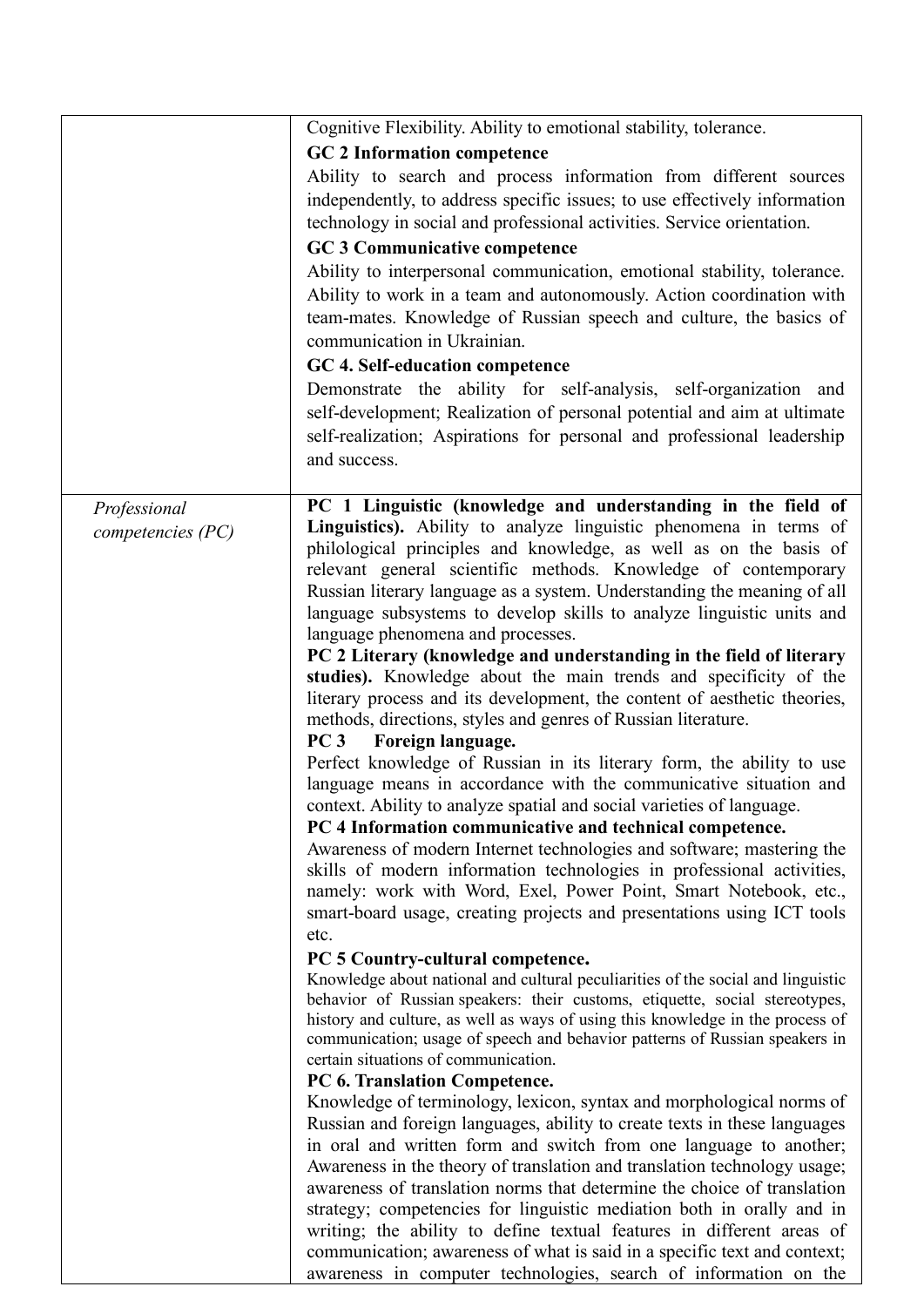| 7 - Educational Program Results |                                                                                                                                                                                                                                                                                                                                            |  |
|---------------------------------|--------------------------------------------------------------------------------------------------------------------------------------------------------------------------------------------------------------------------------------------------------------------------------------------------------------------------------------------|--|
| EPR 1.                          | Ability to demonstrate knowledge and understanding of linguistic<br>concepts, rules of phonetics, spelling, pronunciation, word formation,<br>grammar and punctuation.                                                                                                                                                                     |  |
| EPR <sub>2</sub> .              | Ability to demonstrate knowledge and understanding of the main<br>literary concepts, stages of development of Russian literature, its social<br>role.                                                                                                                                                                                      |  |
| EPR <sub>3</sub> .              | Ability to apply knowledge of the basic lexical, phraseological,<br>phonetic, word-building, morphological and syntactic norms of modern<br>Russian language in speech.                                                                                                                                                                    |  |
| EPR <sub>4</sub> .              | Ability to demonstrate skills and knowledge of methods and techniques<br>for oral and written communication.                                                                                                                                                                                                                               |  |
| <b>EPR 5.</b>                   | Abilities and knowledge of methods and techniques of creating,<br>analyzing and interpreting all types of texts, their processing and<br>transformation.                                                                                                                                                                                   |  |
| EPR 6.                          | Skills of fluent Russian for written and oral translation, interpersonal<br>and professional communication.                                                                                                                                                                                                                                |  |
| <b>EPR 7.</b>                   | Ability to apply language knowledge and skills in translation practice.                                                                                                                                                                                                                                                                    |  |
| <b>EPR 8.</b>                   | Ability to learn throughout life, improve and develop your intellectual<br>and general cultural level.                                                                                                                                                                                                                                     |  |
| <b>EPR 9.</b>                   | Ability to use scientific and methodological literature in native and<br>Russian languages. Skills of bibliographic search; knowledge of the<br>main bibliographic indexes and search engines, technique for editing<br>reference lists. Possession of modern methods and methods of<br>information processing in professional activities. |  |
| <b>EPR 10.</b>                  | Ability to critical reflection on the process of language acquisition.                                                                                                                                                                                                                                                                     |  |
| <b>EPR 11.</b>                  | Ability to assess and evaluate the results / outcomes, and ways to<br>achieve them.                                                                                                                                                                                                                                                        |  |
| EPR 12.                         | Ability to compile various types of syllabi for organizing the learning<br>process in a foreign language; the ability to deliver personal educational<br>products.                                                                                                                                                                         |  |
|                                 |                                                                                                                                                                                                                                                                                                                                            |  |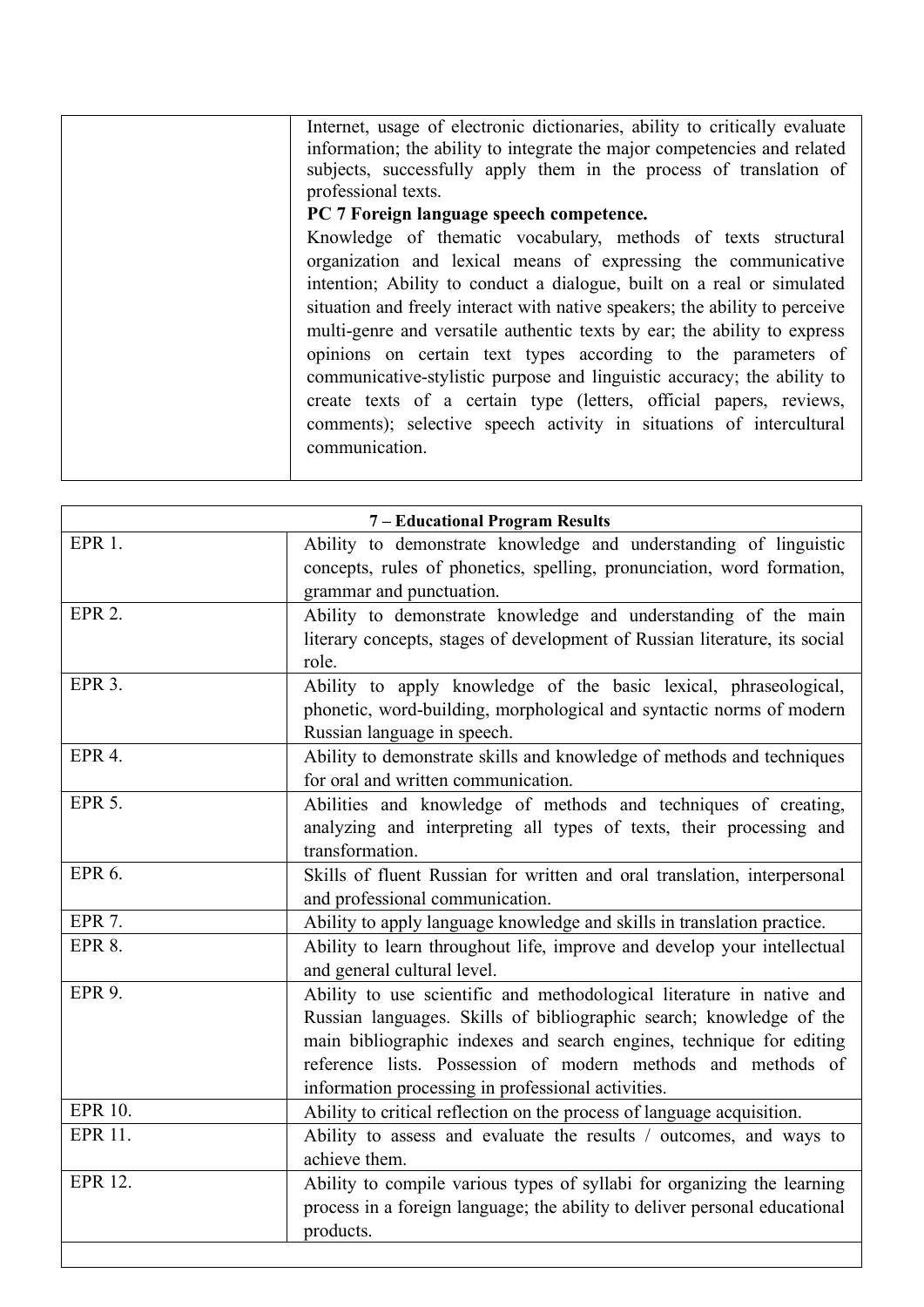| 8 – Resource support of the Program Implementation |                                                                                                                                                                                                                                                                                                                                                                                                                                                                                                                                                                                                                                                      |  |  |  |
|----------------------------------------------------|------------------------------------------------------------------------------------------------------------------------------------------------------------------------------------------------------------------------------------------------------------------------------------------------------------------------------------------------------------------------------------------------------------------------------------------------------------------------------------------------------------------------------------------------------------------------------------------------------------------------------------------------------|--|--|--|
| <b>Staff support</b>                               | The Program's application is shared between various professors in the<br>Institute of Philology: the Departments of Oriental Languages, the<br>Department of English Philology and Translation, the Department of<br>Ukrainian Language, the Department of Ukrainian Literature and<br>Comparative Studies, the Department of World Literature.<br>The Program is based on the practical oriented approach to ensure the<br>synergetic outcome of theoretic and skills developing training.<br>The Group Coordinator and the teaching staff who implement the<br>Program fully comply with the licensing conditions for educational<br>institutions. |  |  |  |
| <b>Resources</b>                                   | Fully equipped with hardware, software, visual and didactic materials, centeres                                                                                                                                                                                                                                                                                                                                                                                                                                                                                                                                                                      |  |  |  |
| and technical support                              | for competencies' development: Translation Center, Center for Applied                                                                                                                                                                                                                                                                                                                                                                                                                                                                                                                                                                                |  |  |  |
|                                                    | Communication Technologies, Center for Applied Linguistic Technologies,<br>Center for Technologies in Teaching Literature.                                                                                                                                                                                                                                                                                                                                                                                                                                                                                                                           |  |  |  |
| <b>Information and</b>                             | Library electronic resources, electronic scientific editions, electronic training                                                                                                                                                                                                                                                                                                                                                                                                                                                                                                                                                                    |  |  |  |
| educational support                                | courses with the possibility of distance learning and independent work, Cloud                                                                                                                                                                                                                                                                                                                                                                                                                                                                                                                                                                        |  |  |  |
|                                                    | Microsoft services.                                                                                                                                                                                                                                                                                                                                                                                                                                                                                                                                                                                                                                  |  |  |  |
|                                                    | 9 - Academic mobility                                                                                                                                                                                                                                                                                                                                                                                                                                                                                                                                                                                                                                |  |  |  |
| <b>National credit</b>                             | Assessment of the studies' results and academic achievements is brought in line                                                                                                                                                                                                                                                                                                                                                                                                                                                                                                                                                                      |  |  |  |
| mobility                                           | with the European credit system and correlated with the national scale of                                                                                                                                                                                                                                                                                                                                                                                                                                                                                                                                                                            |  |  |  |
|                                                    | assessment that makes it possible to interchange credits between different                                                                                                                                                                                                                                                                                                                                                                                                                                                                                                                                                                           |  |  |  |
|                                                    | universities of the country.                                                                                                                                                                                                                                                                                                                                                                                                                                                                                                                                                                                                                         |  |  |  |
| <b>International credit mobility</b>               | Partnership agreememts with Zhejiang Pedagogical University and the                                                                                                                                                                                                                                                                                                                                                                                                                                                                                                                                                                                  |  |  |  |
|                                                    | Academy for Social Sciences of China.                                                                                                                                                                                                                                                                                                                                                                                                                                                                                                                                                                                                                |  |  |  |
| <b>Foreign students education</b>                  | The License allows for teaching foreign countries' citizens and/or                                                                                                                                                                                                                                                                                                                                                                                                                                                                                                                                                                                   |  |  |  |
|                                                    | stateless persons.                                                                                                                                                                                                                                                                                                                                                                                                                                                                                                                                                                                                                                   |  |  |  |

## **2. The list of components of Acadrmic Professional Programme and their logical sequence**

# 2.1. The list of components of the EP

| Code $e/d$      | Code                                | Components of educational program               | Amount         | Form of |
|-----------------|-------------------------------------|-------------------------------------------------|----------------|---------|
|                 | e/d                                 | (educational subjects, course projects (paper), | of             | final   |
|                 |                                     | practice, qualification work)                   | credits        | control |
|                 | 2                                   |                                                 | 4              | 5       |
|                 |                                     | <b>Compulsory components of the EP</b>          |                |         |
|                 |                                     | General competencies formation                  |                |         |
| CC <sub>1</sub> | CSG.01                              | <b>University Studies</b>                       | 4              | test    |
| CC <sub>2</sub> | CSG.02                              | Ukrainian as a Foreign Language                 | 10             | exam    |
| CC <sub>3</sub> | CSG.03                              | <b>Liberal Arts Studies</b>                     | 8              | exam    |
| CC <sub>4</sub> | CSG.04                              | <b>Physical Education</b>                       | 4              | test    |
|                 | Professional competencies formation |                                                 |                |         |
| CC <sub>5</sub> | CSP.01                              | Information Technologies in Learning Russain    | $\overline{4}$ | test    |
| CC <sub>6</sub> | CSP.02                              | Practical Course of Russian                     | 46             | exam    |
| CC <sub>7</sub> | CSP.03                              | <b>Practical Aspects of Russian:</b>            | 16             |         |
|                 |                                     | Spelling and Penmanship Practice                |                | test    |
|                 |                                     | <b>Punctuation Practice</b>                     |                | exam    |
| CC <sub>8</sub> | CSP.4                               | <b>Theoretical Aspects of Russian:</b>          | 24             |         |
|                 |                                     | Lexicology                                      |                | exam    |
|                 |                                     | Word Formation                                  |                |         |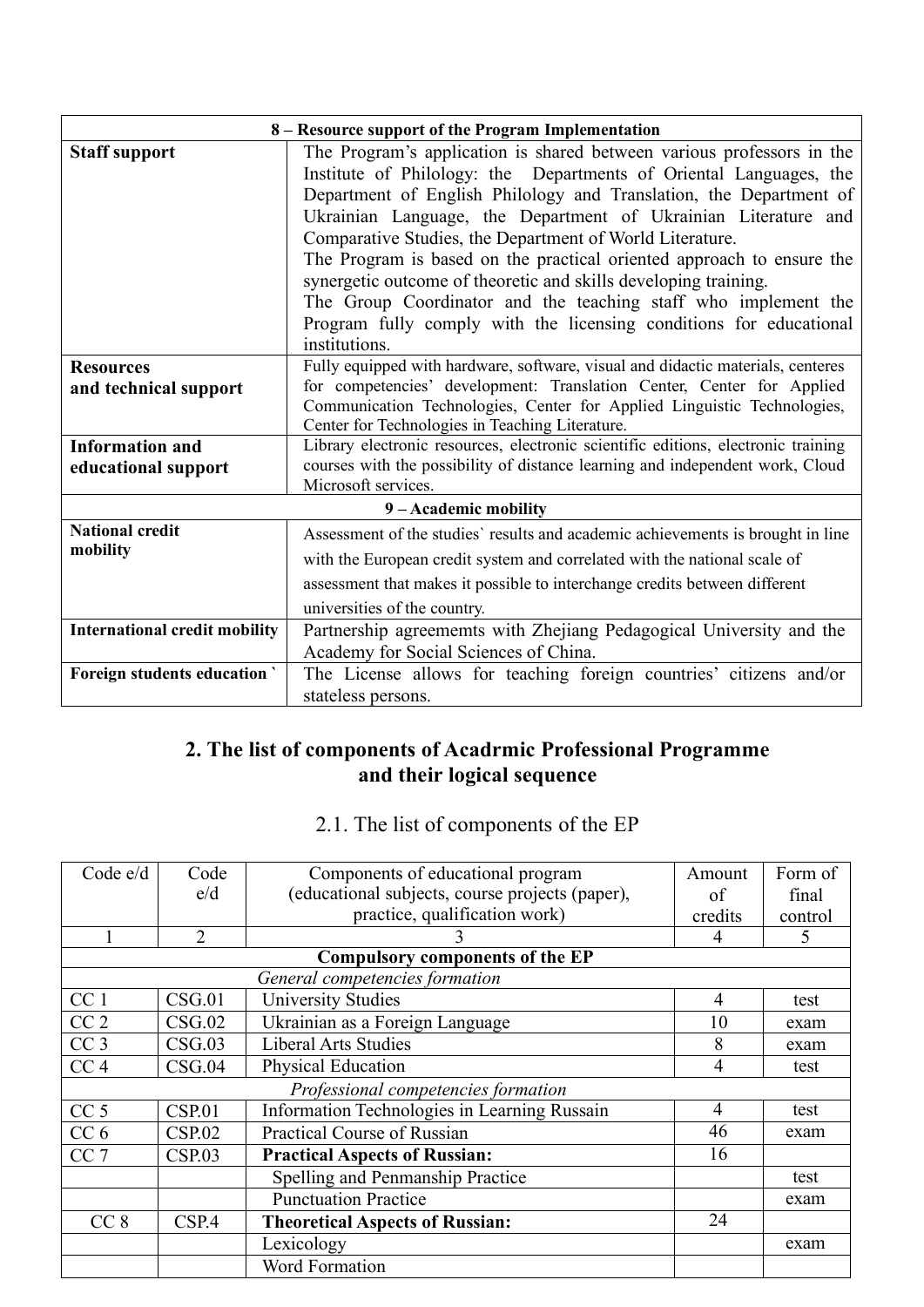|                                     |                  | Morphology                                         |                 | exam |
|-------------------------------------|------------------|----------------------------------------------------|-----------------|------|
| Syntax                              |                  |                                                    |                 |      |
|                                     |                  | <b>Stylistics</b>                                  |                 | exam |
| CC <sub>9</sub>                     | CSP.5            | <b>Intercultural Communication and Translation</b> | 32              |      |
|                                     |                  | Basics of Translation Studies and Terminology      |                 | test |
|                                     |                  | <b>Linguo-Country Studies</b>                      |                 | test |
|                                     |                  | <b>Translation Theory and Practice</b>             |                 | exam |
|                                     |                  | Theory of Intercultural Communication              |                 | test |
|                                     |                  | <b>Aspect Translation</b>                          |                 | exam |
|                                     |                  | <b>Consecutive Translation</b>                     |                 | exam |
| <b>CC</b> 10                        | CSP.6            | <b>Literary Studies</b>                            | 12              |      |
|                                     |                  | Russian Literature                                 |                 | exam |
|                                     |                  | Expressive Reading in Russian                      |                 | test |
|                                     |                  | Practice                                           |                 |      |
| CC 11                               | CP.1             | Educational                                        | 3               | test |
| <b>CC</b> 12                        | CP <sub>.2</sub> | Internship (translation)                           | $\overline{15}$ | test |
|                                     |                  | <b>Attestation</b>                                 |                 |      |
| CC 13                               | CA.1             | Complex exam in Russian                            | $\mathbf{1}$    | exam |
| CC <sub>14</sub>                    | CA.2             | Complex exam in Theory and Practice of Translation | 1               |      |
|                                     |                  | from Russian                                       |                 | exam |
|                                     |                  | <b>Total of compulsory components</b>              | <b>180</b>      |      |
|                                     |                  | <b>II. Elective components</b>                     |                 |      |
|                                     |                  | (minor in Technical Translation)                   |                 |      |
| CC 15                               | EMS.1.<br>01     | Introduction to Technical Translation              | $\overline{8}$  | test |
|                                     | EMS.1.           | <b>Practical Course of Technical Translation</b>   | $\overline{10}$ |      |
| <b>CC</b> 16<br>02                  |                  |                                                    | exam            |      |
| CC 17                               | EMS.1.           | <b>Written Technical Translation</b>               | $\overline{12}$ |      |
|                                     | 03               |                                                    |                 | exam |
| <b>CC18</b>                         | <b>EMS.1.</b>    | <b>Consecutive Technical Translation</b>           | 15              | exam |
|                                     | 04               |                                                    |                 |      |
| CC 19                               | EMS.1.<br>05     | <b>Computer Assisted Translating Software</b>      | $\overline{15}$ |      |
|                                     |                  | Practice                                           |                 |      |
| CC20                                | EP.1.01          | Practice in minor (translation)                    | 6               | test |
| <b>Total of elective components</b> |                  | 60                                                 |                 |      |
| <b>Total on the Program</b>         |                  | $\overline{240}$                                   |                 |      |

2.2. Structural and logical scheme of the EP

| 1 vear                         | 2 year                              | 3 year | 4 year                |  |  |
|--------------------------------|-------------------------------------|--------|-----------------------|--|--|
| General competencies formation |                                     |        |                       |  |  |
| University Studies,            |                                     |        |                       |  |  |
| 4 credits                      |                                     |        |                       |  |  |
| Ukrainian as a Foreign         |                                     |        |                       |  |  |
| Language,                      |                                     |        |                       |  |  |
| 10 credits                     |                                     |        |                       |  |  |
|                                |                                     |        | Liberal Arts Studies, |  |  |
|                                |                                     |        | 8 credits             |  |  |
| Physical Education,            |                                     |        |                       |  |  |
| 4 credits                      |                                     |        |                       |  |  |
|                                | Professional competencies formation |        |                       |  |  |
|                                | Information Technologies in         |        |                       |  |  |
|                                | Learning Russain,                   |        |                       |  |  |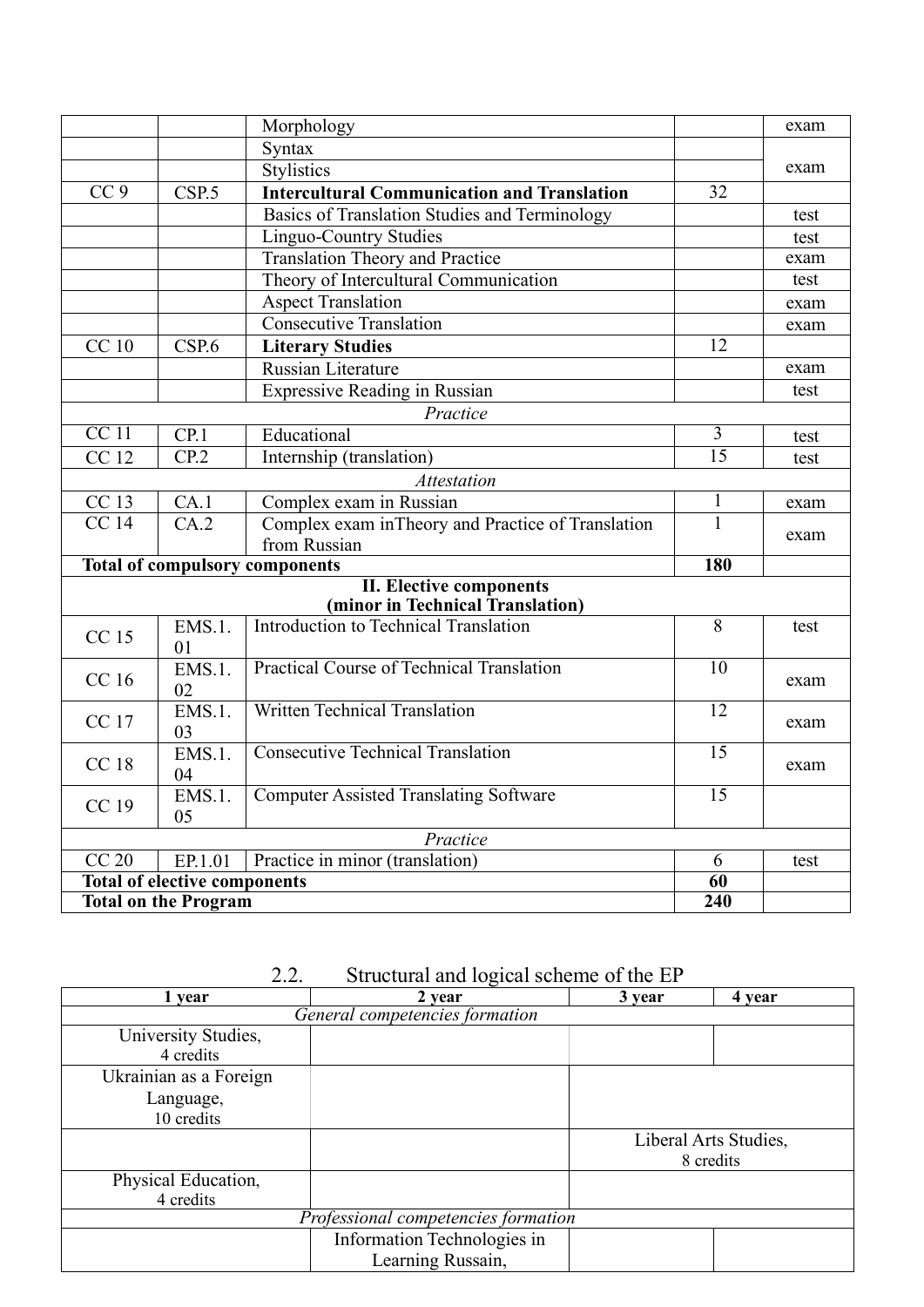|                              | 4 credits                                     |                                |               |
|------------------------------|-----------------------------------------------|--------------------------------|---------------|
| Practical Course of Russian, |                                               |                                |               |
| 46 credits                   |                                               |                                |               |
| Practical Aspects of         |                                               |                                |               |
| Russian,                     |                                               |                                |               |
| 16 credits                   |                                               |                                |               |
|                              | Theoretical Aspects of Russian,<br>24 credits |                                |               |
|                              | Intercultural                                 |                                |               |
|                              | Communicati                                   |                                |               |
|                              | on and                                        |                                |               |
|                              | Translation,                                  |                                |               |
|                              | 32 credits                                    |                                |               |
|                              |                                               | Literary Studies,              |               |
|                              | Practice                                      | 12 credits                     |               |
|                              |                                               | Educational,                   |               |
|                              |                                               | 3 credits                      |               |
|                              |                                               |                                | Internship    |
|                              |                                               |                                | (translation) |
|                              |                                               |                                | 15 credits    |
|                              | <b>Attestation</b>                            |                                |               |
|                              |                                               |                                | Complex       |
|                              |                                               |                                | exam in       |
|                              |                                               |                                | Russian,      |
|                              |                                               |                                | 1 credit      |
|                              |                                               |                                | Complex       |
|                              |                                               |                                | exam in       |
|                              |                                               |                                | Theory and    |
|                              |                                               |                                | Practice of   |
|                              |                                               |                                | Translation   |
|                              |                                               |                                | from          |
|                              |                                               |                                | Russian,      |
|                              |                                               |                                | 1 credit      |
|                              | Спеціалізація                                 |                                |               |
|                              | <b>Introduction to Technical</b>              |                                |               |
|                              | Translation,                                  |                                |               |
|                              | 8 credits                                     |                                |               |
|                              |                                               | Practical                      |               |
|                              |                                               | Course of<br>Technical         |               |
|                              |                                               | Translation,                   |               |
|                              |                                               | 10 credits                     |               |
|                              |                                               | Written Technical Translation, |               |
|                              |                                               | 12 credits                     |               |
|                              |                                               |                                | Consecutive   |
|                              |                                               |                                | Technical     |
|                              |                                               |                                | Translation,  |
|                              |                                               |                                | 15 credits    |
|                              | Computer programs                             |                                |               |
|                              | technologies in                               |                                |               |
|                              | translation                                   |                                |               |
|                              | 9 credits                                     |                                |               |
|                              | Practice                                      |                                |               |
|                              |                                               |                                | Practice in   |
|                              |                                               |                                | minor         |
|                              |                                               |                                | (translation) |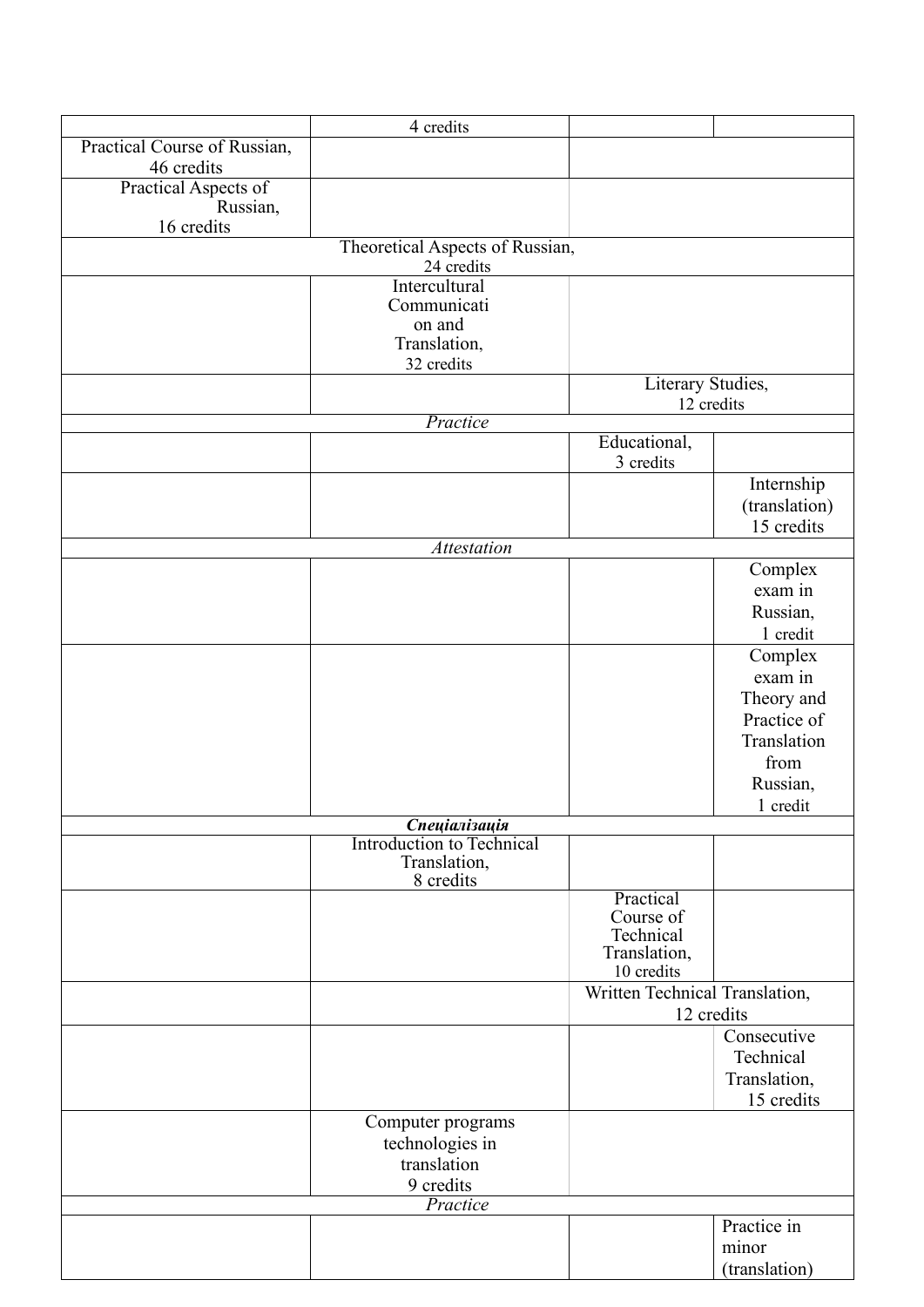## **3. Certification form of undergraduates**

The certification of the Education Program graduates majoring in 035 Philology is conducted in the form of the complex examination in Russian, complex examination in Russian translation: theory and practice, after completion of both Graduates receive standardized Bachelor Diplomas with Bachelor of Philology degree assigned.

The certification procedure is open and public.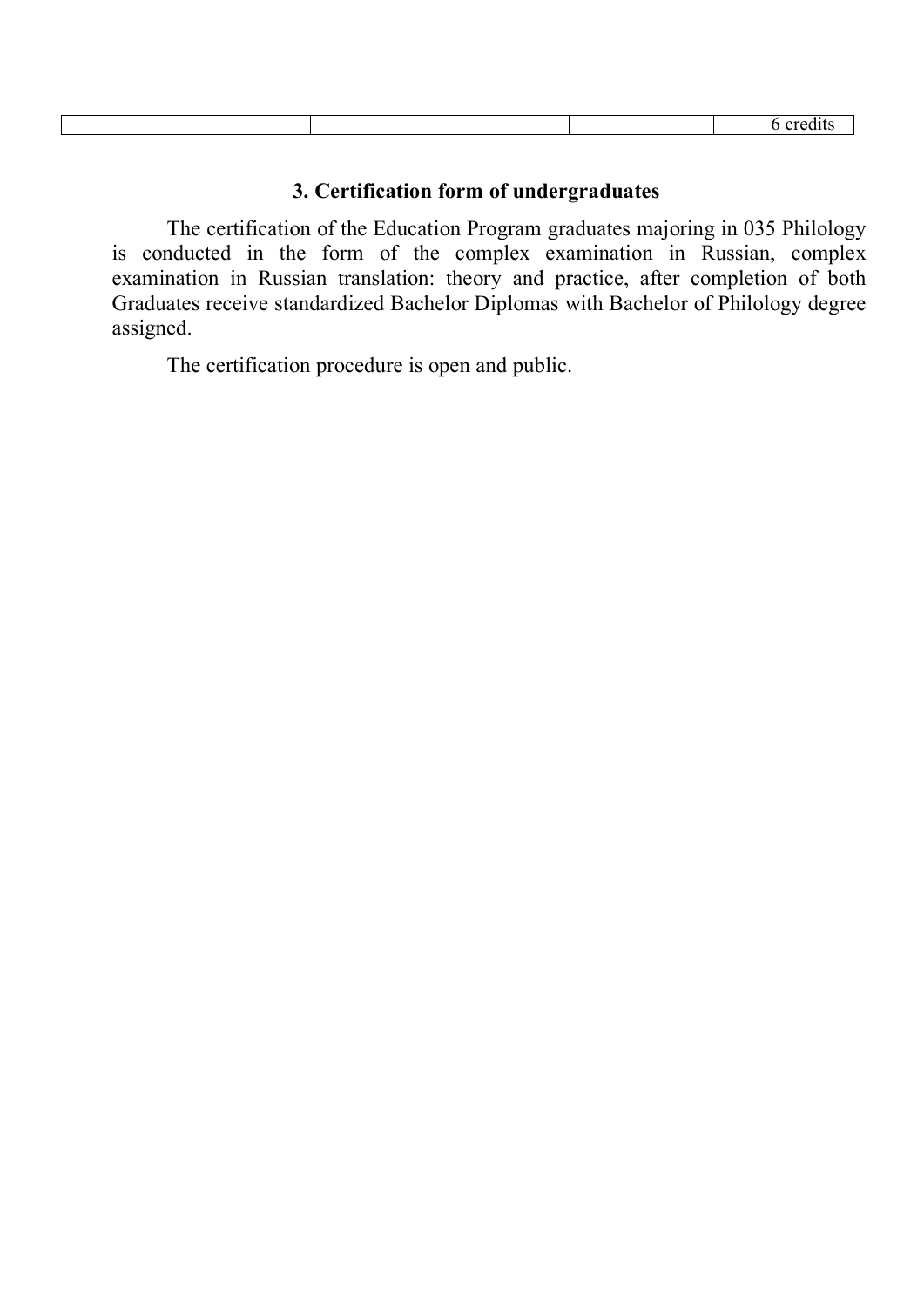|          | $\overline{\textbf{CSG}}$<br>01 | $\overline{\text{CSG}}$<br>02 | $\overline{\textbf{CSG}}$<br>03 | $\overline{\text{CSG}}$<br>04 | $\mathbf{C}\mathbf{S}$<br>P <sub>1</sub> | CSP<br>$2^{\circ}$ | CSP<br>$\mathbf{3}$ | CSP <sub>4</sub> | CSP<br>$5\overline{)}$ | CSP<br>6 <sup>1</sup> | $\bf CP$<br>$\mathbf{1}$ | $\mathbf{C}\mathbf{P}$<br>$\overline{2}$ | CA<br>$\mathbf{1}$ | CA<br>$\overline{2}$ |
|----------|---------------------------------|-------------------------------|---------------------------------|-------------------------------|------------------------------------------|--------------------|---------------------|------------------|------------------------|-----------------------|--------------------------|------------------------------------------|--------------------|----------------------|
| $GC-1$   | $\pm$                           |                               | $\, +$                          | $+$                           |                                          |                    |                     | $+$              | $+$                    | $+$                   |                          |                                          |                    |                      |
| $GC -2$  | $+$                             |                               | $\, +$                          |                               | $+$                                      |                    |                     | $+$              | $+$                    |                       | $+$                      | $+$                                      |                    |                      |
| $GC -3$  | $\pm$                           | $\, +$                        | $\, + \,$                       |                               | $+$                                      | $+$                | $+$                 |                  | $+$                    | $+$                   | $+$                      | $+$                                      |                    | $+$                  |
| $GC -4$  | $\pm$                           |                               | $\, +$                          |                               |                                          | $\, +$             |                     | $\, +$           | $\qquad \qquad +$      | $\, +$                |                          |                                          | $+$                |                      |
| $PC-1$   |                                 | $\boldsymbol{+}$              |                                 |                               |                                          | $\, +$             |                     | $\, +$           | $\pm$                  |                       |                          |                                          |                    |                      |
| $PC-2$   |                                 |                               |                                 |                               |                                          |                    |                     |                  |                        | $\, +$                |                          |                                          |                    |                      |
| $PC -3$  |                                 |                               |                                 |                               |                                          | $\, +$             | $+$                 | $\, +$           | $\, +$                 |                       | $\, +$                   | $+$                                      |                    |                      |
| $PC -4$  |                                 | $\, +$                        |                                 |                               | $+$                                      |                    |                     |                  | $\, +$                 |                       |                          | $+$                                      |                    |                      |
| $PC - 5$ |                                 |                               |                                 |                               |                                          | $\, +$             |                     | $\, +$           | $\boldsymbol{+}$       | $\, +$                |                          | $+$                                      |                    |                      |
| $PC -6$  |                                 |                               |                                 |                               |                                          | $+$                |                     |                  | $+$                    |                       |                          | $+$                                      |                    |                      |
| $PC - 7$ |                                 | $\, +$                        |                                 |                               |                                          | $\, +$             | $+$                 | $+$              | $\qquad \qquad +$      | $\boldsymbol{+}$      |                          |                                          | $+$                | $+$                  |
|          |                                 |                               |                                 |                               |                                          |                    |                     |                  |                        |                       |                          |                                          |                    |                      |

# **4. Matrix of correspondence of program competencies with the components** of **t**